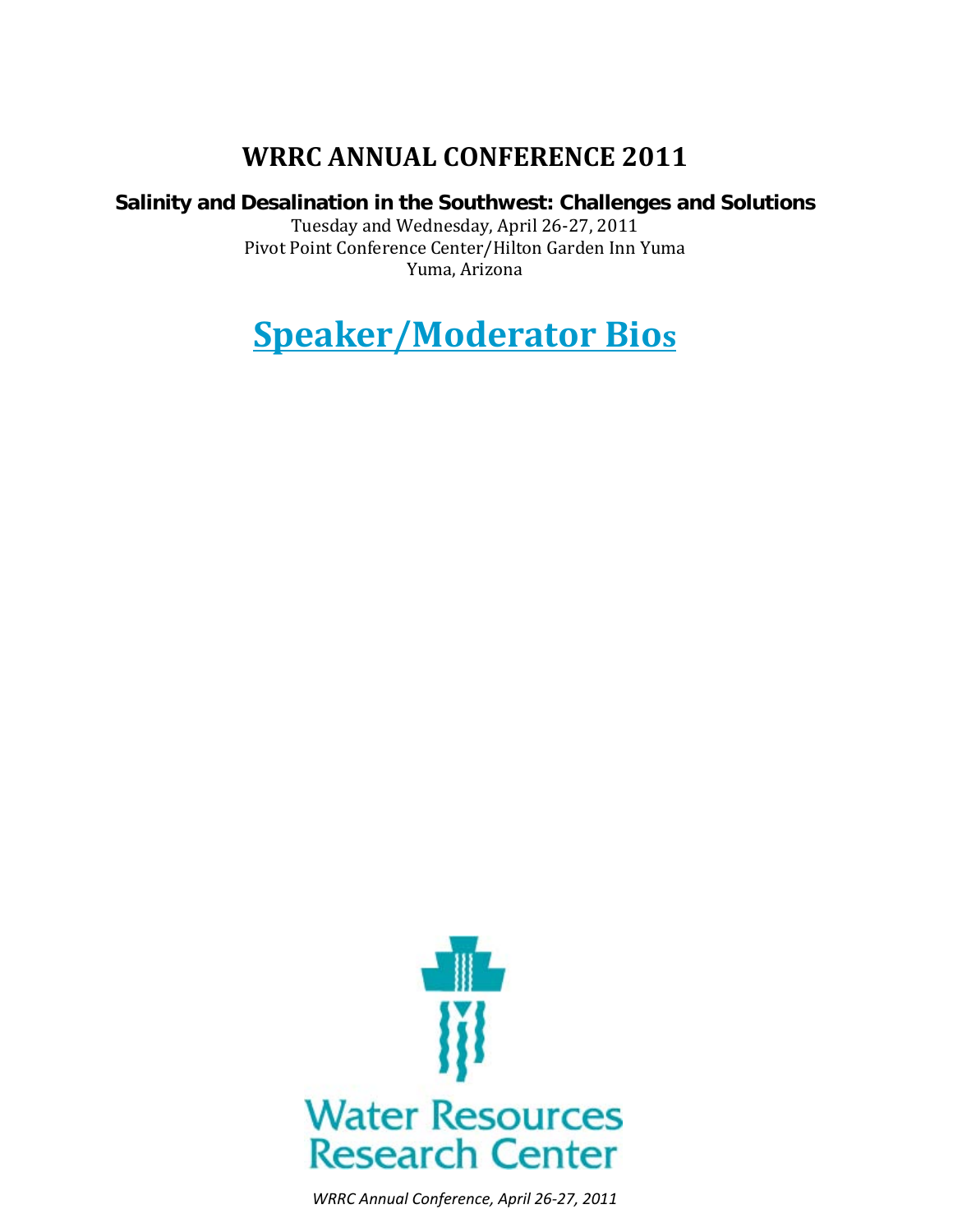### **Research Coordinator- Yuma Area Office U.S. Bureau of Reclamation**

Angela Adams serves as the Research Coordinator for Reclamation's Yuma Area Office - home to the Water Quality Improvement Center (WQIC), an advanced water treatment research center, one of six National Centers for Water Treatment Technologies and the only center focused on inland brackish water, both surface and groundwater. The Technology Transfer Act of 1996 makes facilities like the center available to more quickly move advanced water treatment technologies into widespread use.

Adams began her career with Reclamation in 1985 as an editorial clerk in the Public Affairs Office, moving to the position of Special Assistant to the Area Manager in 1993, then to various assignments in the Yuma Area Office water operations and desalting divisions. In 2008, Adams became research coordinator, and under her direction, the program focuses on new technology



U.S. Bureau of Reclamation 7301 Calle Agua Salada Yuma, AZ 85364 928-343-8114 aadams@usbr.gov

development, sustainable water treatment technologies, and infrastructure renewal and improvements. Adams holds a Masters of Business Administration from Webster University and a certification in project management from the Project Management Institute.

# **John E. Balliew**

### **Vice-President of Operations &Technical Services El Paso Water Utilities**

John Balliew has been with El Paso Water Utilities Public Service Board since April 1983. Under the leadership of Mr. Edward Archuleta, he is responsible for managing the operation of water, wastewater, reclaimed water service, and storm water to the greater El Paso metropolitan area. Mr. Balliew is a registered Professional Engineer in the State of Texas. He earned a BS degree in Chemical Engineering from Texas A&M University. He is on the Board of Directors of the American Membrane Technology Association.



*John E. Balliew* El Paso Water Utilities 1154 Hawkins Blvd El Paso, TX 79925 915-594-5595 jeballiew@EPWU.org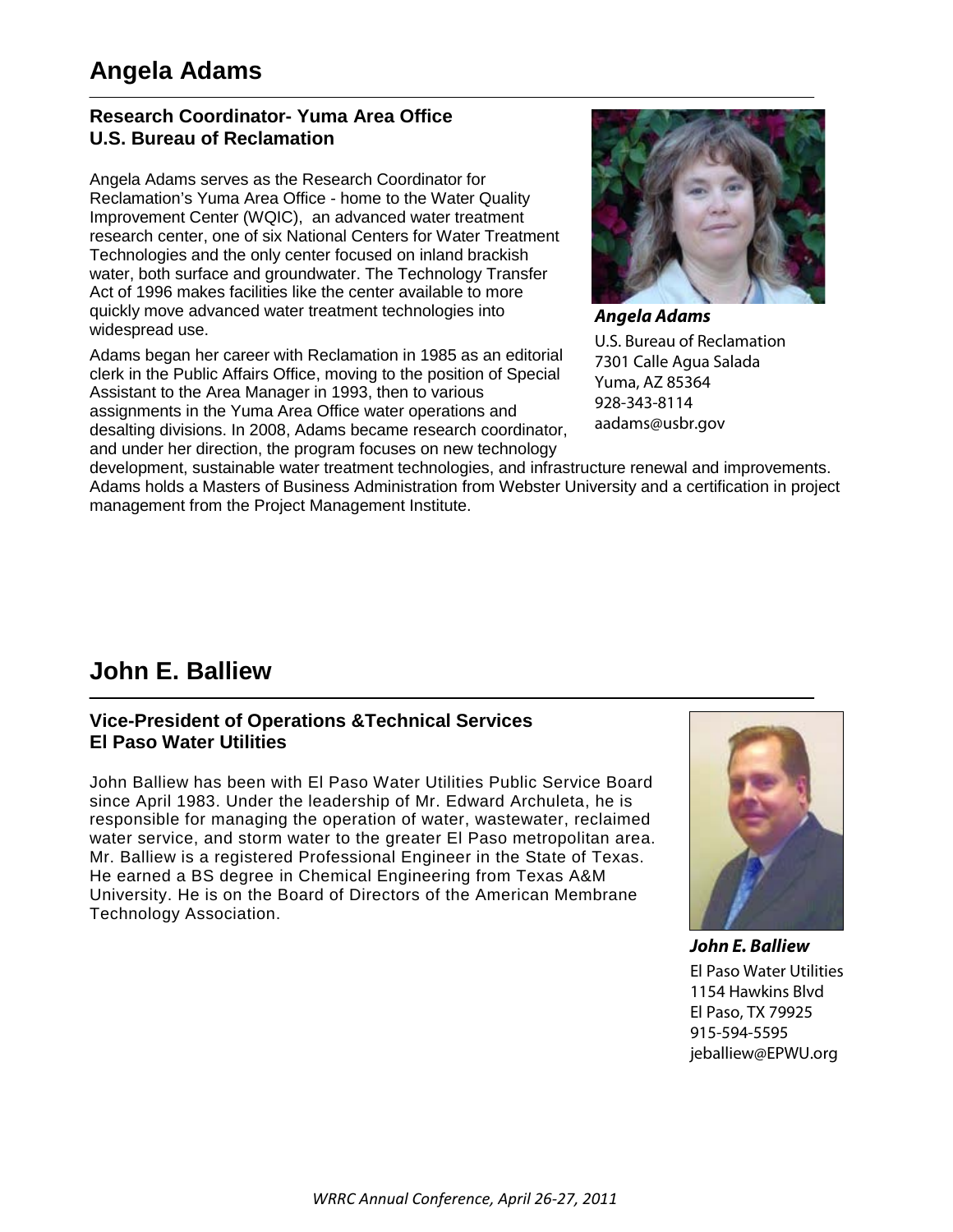### **Principal Consultant, Water and Wastewater WorleyParsons**

Ken Burris is a Principal Water-Wastewater Consultant for WorleyParsons, based in Houston, Texas. He is the Water Sector Lead for the United States and Caribbean. Ken has over 34 years of professional experience in industrial water purification and industrial wastewater treatment, many integrating membrane separation. He has experience in brackish and seawater desalination, as well as industrial application using membranes. Ken has extensive experience working on domestic and international projects. His experience includes the broad global issues related to industrial water purification, industrial wastewater treatment, water resource management, recycle/reuse and sustainability.



*Ken Burris* WorleyParsons 6330 W. Loop South Houston, TX 77401 713-354-5536 Cell: 941-661-5546 ken.burris@worleyparsons.com

## **Tom Buschatzke**

### **Water Advisor City of Phoenix**

As the City of Phoenix' Water Resources Management Advisor since December 2002, Tom Buschatzke is responsible for water resource management policy development and works with City executive staff, the City Manager, the Mayor, and with members of City Council on a variety of water issues. Mr. Buschatzke also serves as the City's liaison with the Salt River Project, the Central Arizona Project and the Arizona Department of Water Resources.

Mr. Buschatzke's career in Arizona water resources began with a 1982 Arizona Department of Water Resources internship in the Phoenix AMA and he ultimately became a Program Manager in the Adjudications Division. He began working for the City of Phoenix in 1988 as a Hydrologist in the Law Department where he provided assistance to City management and attorneys on issues relating to the City's water rights, water use and water supply.

Mr. Buschatzke is on the Board of Director's of the Western Urban Water Coalition and serves as Chair of their Endangered Species Act Committee. He is the Co-Chair of the Statewide Water Resources Development Commission and was on the Governor's Blue Ribbon Panel on Water Sustainability where he served as Co-Chair of the Regulatory and Permitting Group. He is a Commissioner on the Arizona Water Banking Authority and on the Arizona Water Protection Fund. He was Phoenix's representative on the



*Tom Buschatzke* City of Phoenix City Manager's Office 200 W. Washington St., 12<sup>th</sup> floor Phoenix AZ 85003 602-261-8532 tom.buschatzke@phoenix.gov

Statewide Water Advisory Group and is on the Governor's Colorado River Advisory Council. He serves on the External Advisory Committees of the University of Arizona's Water Sustainability Program and Water Resources Research Center and the Decision Center for A Desert City at Arizona State University.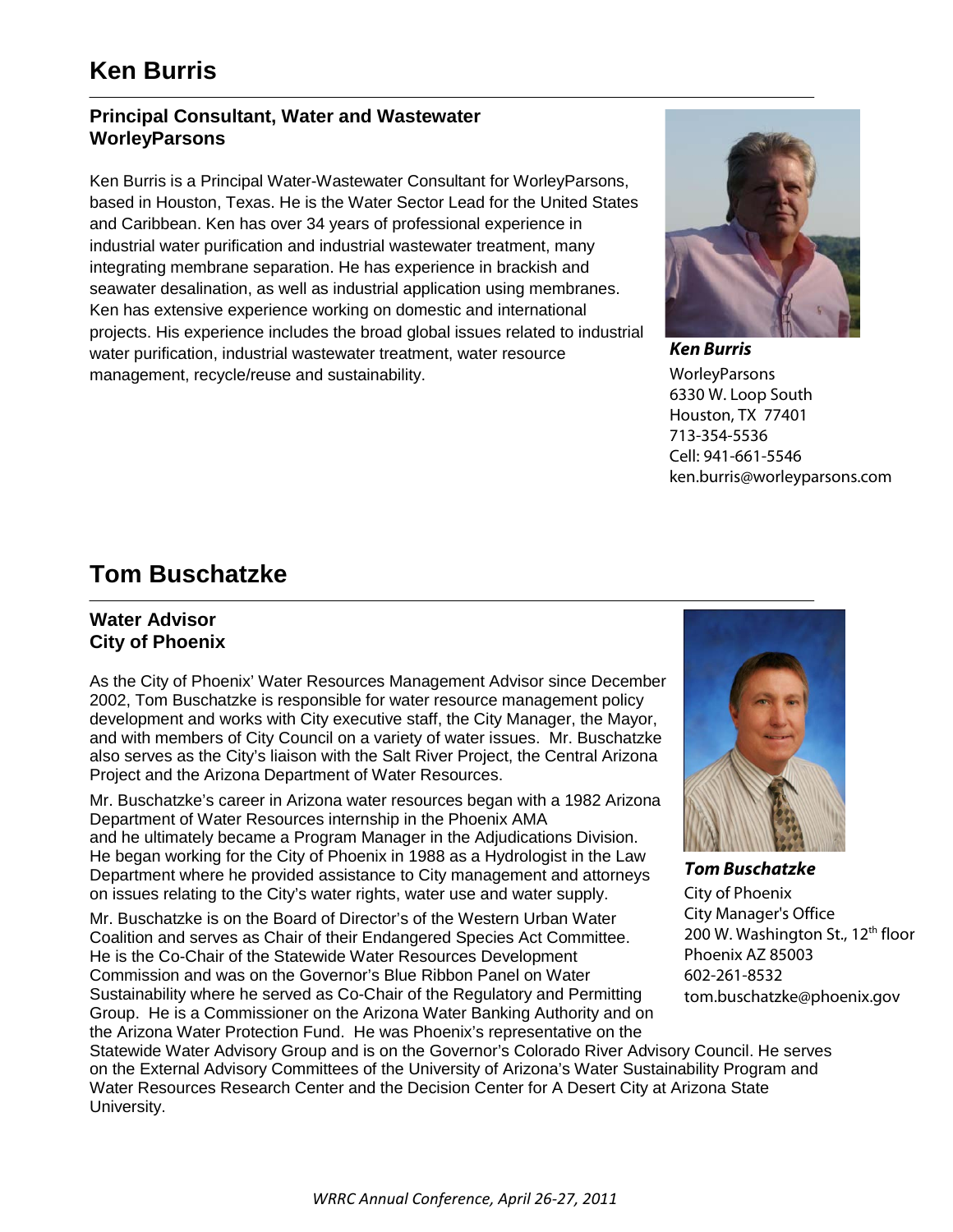# **Guy Carpenter**

### **Vice-President Carollo Engineers**

Guy Carpenter is a Vice-President with Carollo Engineers, responsible for water resources and water reuse strategic planning. Guy was born and raised in Arizona, has a bachelor's degree in Chemistry from Northern Arizona University, and is a registered professional civil engineer in Arizona. He was the project manager for a recent study funded by SRP and CAP on determining costs for desalinating Sea of Cortez water and conveying it to the Imperial Dam for possible exchanges on the Colorado River and beneficiaries in Arizona, California, and Mexico.

Carpenter is currently managing a project to evaluate electrodialysis and forward osmosis technologies for the purpose of volume reduction and water recovery associated with brine from reclaimed water that has been treated with RO. His talk will cover information gained from both of these studies, as well as another study that Carollo did for CAP on the technologies and costs associated with brackish groundwater desalination in Arizona.



*Guy Carpenter*  Carollo Engineers 4600 E. Washington St., Suite 500 Phoenix, AZ 85034 Cell: 602-689-2678 gcarpenter@carollo.com

## **Tina Clark**

### **Historian and Archeologist Yuma Crossing National Heritage Area**

Tina Clark is the Historian/Archaeologist for the City of Yuma tasked to the Yuma Crossing National Area. She also serves as the Director of Programming and Curator for the Yuma Territorial Prison and the Yuma Quarter Master Depot, both within the Yuma Crossing National Historic Landmark. Deeply involved in almost every historic project in the City's Redevelopment Plan, she brings years of experience to her work. A native of San Diego, she has extensive construction and preservation experience and has consulted on large projects in Las Vegas, San Diego, Los Angeles, Phoenix, and Tucson. Her background in historic preservation stems from projects in San Diego's Old Town, the Gas Lamp District, and Balboa Park. She has academic credentials (BA, MA) in History and Archeology and has done field archeology at the San Diego's Mission and Presidio, and remains the curator of the Chinese porcelains found at those sites. She is an active member of the National Trust for Historic Preservation, is on the National Geographic Arizona-Sonora Geo-tourism Council, and is the Yuma Chair of the Anza Trail Coalition and Anza Foundation.



*Tina Clark*  Yuma Crossing National Heritage Area 180 W. 1<sup>st</sup> Street #E Yuma, AZ 85364 928-373-5194 Tina.clark@yumaaz.gov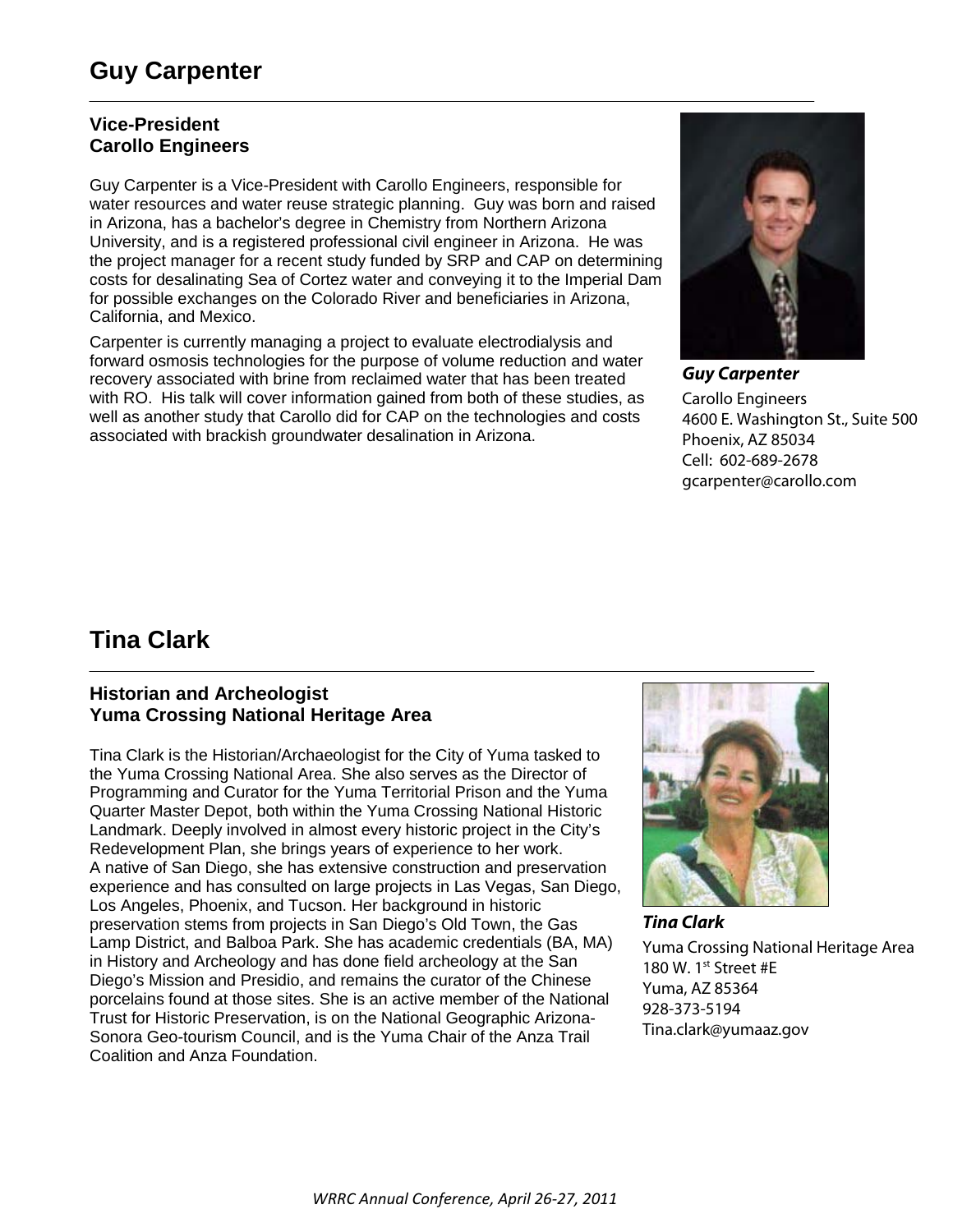# **Shivaji Deshmukh**

### **Assistant General Manager West Basin Municipal Water District**

Shivaji Deshmukh is the Assistant General Manager at West Basin Municipal Water District. Since April 2010, he has overseen recycling operations and engineering, which includes the doubling of West Basin's water recycling production and expansion of its ocean-water desalination program. Mr. Deshmukh comes to West Basin from Orange County Water District where he, most recently, managed the implementation of its Groundwater Replenishment System. He is a licensed engineer with experience managing engineering, finance, planning, and public and government outreach. Deshmukh earned his Bachelor's and Master's degrees in Civil Engineering from the University of California, Los Angeles, and has been active in both WateReuse and the American Waterworks Association.



### *Shivaji Deshmukh*

West Basin Municipal Water District 17140 S. Avalon Blvd., #210 Carson, CA 90746 310-660-6229 Shivajid@westbasin.org

## **Kira Finkler**

.

### **Deputy Commissioner, External and Intergovernmental Affairs U.S. Bureau of Reclamation**

Kira Finkler joined Reclamation's executive management team in August 2009, after being named Deputy Commissioner, External and Intergovernmental Affairs by President Barack Obama. She directs Reclamation's Congressional, Legislative and Public Affairs activities, while also managing the agency's interaction among federal and non-federal governments as well as national-level citizen groups. Prior to joining Reclamation, Finkler served as Counsel to the Committee on Energy and Natural Resources in the United States Senate where she provided advice and analysis to Members of the Committee regarding natural resources policy and legislation. She also served as Counsel to the Committee from 1996-2003 and 1993-1994. From 2004 to 2007, Finkler was the Senior Policy Advisor and Government Affairs Director for Trout Unlimited. In this capacity she developed and implemented strategies to secure federal funding and support for several restoration projects nationwide. She also served as Environmental Legislative Assistant in the Office of Senator Dale Bumpers from 1995 to 1996 and Special Assistant to the Director of the Bureau of Land Management in 1995. Finkler received her Juris Doctorate degree from the Washington College of Law at American University in Washington, DC.



U.S. Bureau of Reclamation 1849 C Street, NW Washington DC 20240 202-513-7636 kfinkler@usbr.gov

She also earned a Bachelor of Arts degree in Political Science from the University of Arizona.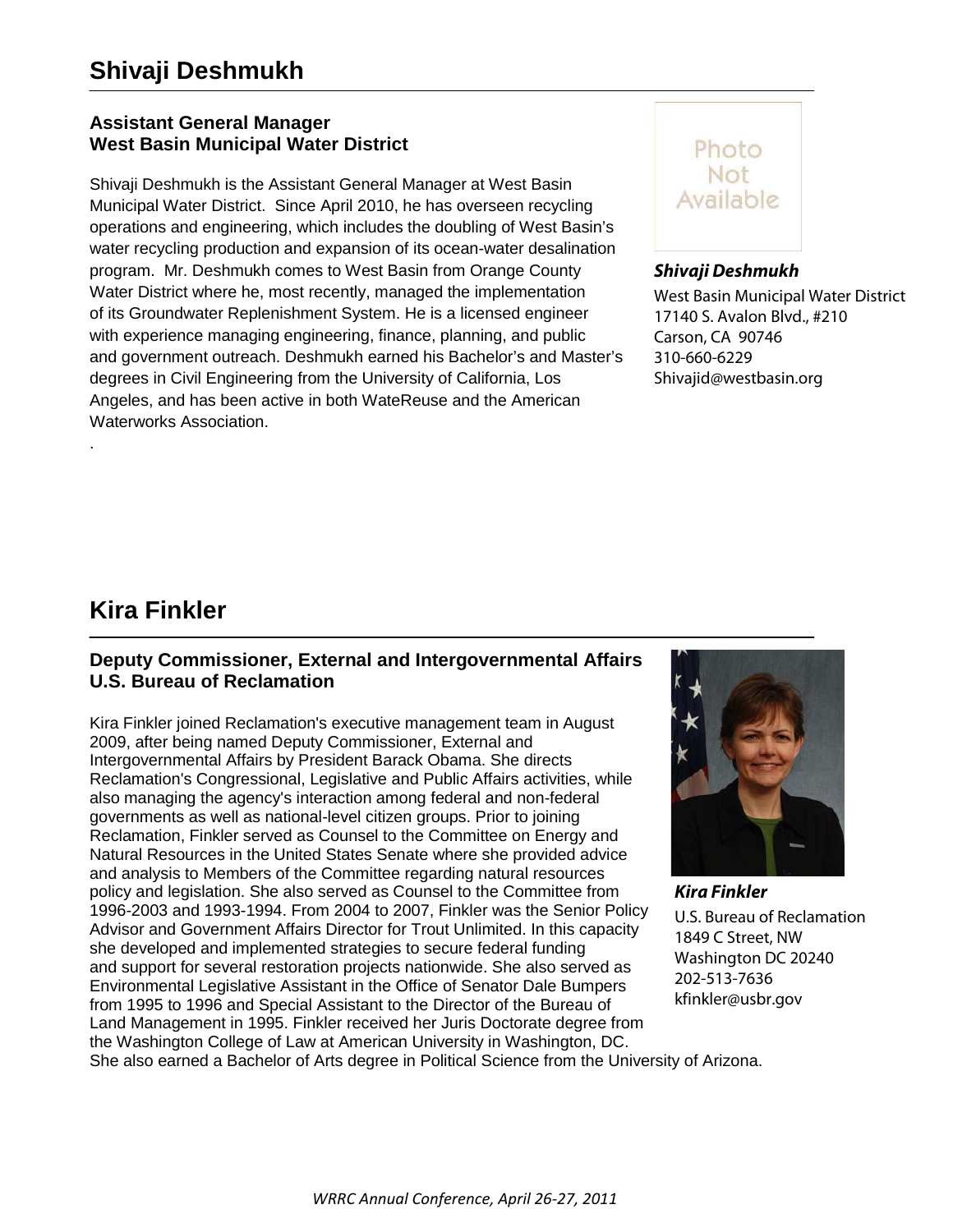### **Director**

### **School of Earth and Environmental Sciences Department of Geosciences, University of Arizona**

Karl Flessa is Director of the School of Earth and Environmental Sciences and Professor of Geosciences at the University of Arizona. He also directs the Monitoring Program for the Ciénega de Santa Clara, a binational effort to document the Ciénega's water quality, vegetation and bird life during the trial run of the YDP. He established the National Science Foundationsponsored Research Coordination Network – Colorado River Delta. The RCN-CRD is a network of natural scientists, social scientists and legal scholars that facilitates interdisciplinary, inter-institutional, and international research on the Colorado River Delta.

Karl Flessa received his undergraduate degree from Lafayette College and his Ph.D. from Brown University. A paleontologist by training and a conservation biologist by choice, he and his students have been working on the Colorado River Delta since 1992. His current research focuses on the use of skeletal remains and stable isotopes in conservation biology, transboundary ecosystem services, and the environmental effects of



*Karl Flessa* Department of Geosciences University of Arizona Tucson, AZ 85721 520-621-6000 kflessa@email.arizona.edu

water diversions. He has authored more than 100 scientific articles and co-edited four books, including *Conservation of Shared Environments: Learning from the United States and Mexico*.

# **Charles Flynn**

### **Executive Director Yuma Crossing National Heritage Area Corporation**

Charles Flynn has served as the Executive Director of the Yuma Crossing National Heritage Area Corporation since its inception in 2000. Under his leadership, the Heritage Area is guiding \$100 million of public and private investment along the Lower Colorado River. Charles Flynn graduated from Stanford University in 1974 with a BA/MA in American History. He worked for Mayor Edward Koch of New York from 1974-1981. From 1981-1993, he served as CEO of a family-owned resort in western Pennsylvania, during which time he also served on City Council in Meadville, Pa. From 1994 to 1999, he led a \$25 million riverfront redevelopment project in Wheeling, West Virginia.



*Charles Flynn* Yuma Crossing Nat'l Heritage Area Corporation 180 West 1st Street Suite E Yuma Arizona 928-373-5192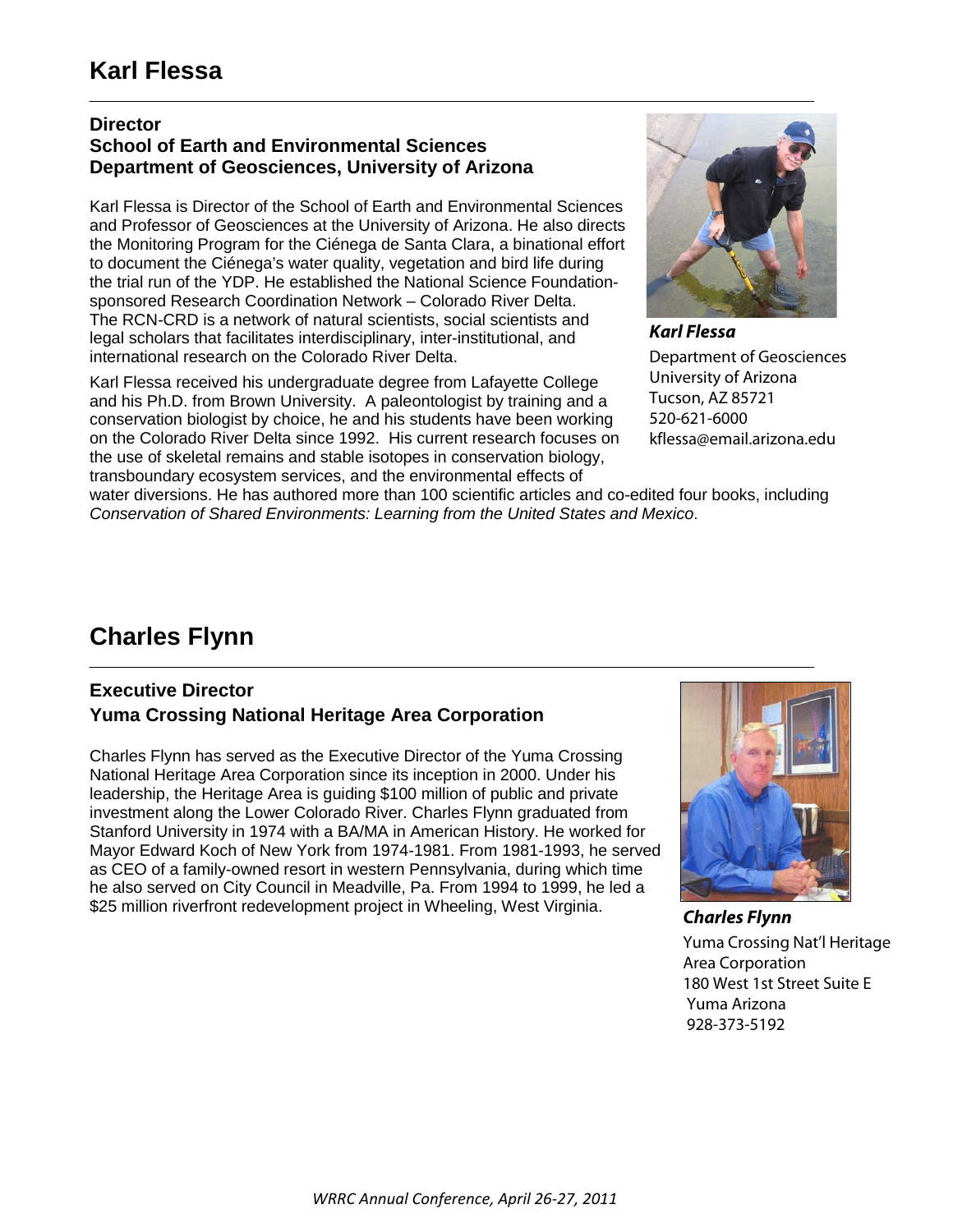### **Director, Technical Resources U.S. Bureau of Reclamation**

Michael Gabaldon is the Director Technical Resources for the Bureau of Reclamation. The position, located in Denver, Colo., oversees Reclamation's Technical Service Center, Research and Development Office, the Power Resources Office, and the Design Estimates and Construction Office. He began his career with Reclamation in 1982 as a Construction Engineer at the Montrose Projects Office in Colorado where he worked as a construction inspector on Ridgway Dam. In 1989, he relocated to the Durango Projects Office where he was a design engineer on the Anima-La Plata Project. In 1991, Mr. Gabaldon moved to the Bend Construction Office in the Pacific Northwest Region, where he served as Office Engineer. From 1996-98, he served as Reclamation's Pacific Northwest Regional Liaison Officer in Washington, D.C. In 1998, he moved on to be the Area Manager in Albuquerque where he was responsible for Reclamation program activities in the Rio Grande basin, the Pecos River basin, and the Canadian River basin - spanning three states from southeastern Colorado through New Mexico and west Texas. In 2001,



*Michael Gabaldon* U.S. Bureau of Reclamation PO Box 25007 Denver, CO 80225 303-445-3750 mgabaldon@usbr.gov

Mr. Gabaldon relocated to Washington, D.C, to serve as the Deputy Director of Operations. In this capacity, his responsibilities included program coordination among Reclamation's regional and area offices. In 2003, he was promoted to Director of the Policy, Management, and Technical Services organization in Denver, CO, where he was responsible for the Office of Program and Policy Services, Chief Information Office, Technical Service Center, Research and Development Office, International Affairs, and Management Services Office. He also served as the Secretary's Designee and Chairman of the Glen Canyon Dam Adaptive Management Work Group. A native of New Mexico, Mr. Gabaldon earned a Bachelor of Science degree in Civil Engineering from the University of New Mexico, and holds a degree in Water Technology/Utilities from New Mexico State University. He also completed the Executive Leadership Program at Harvard University's Kennedy School of Government. He is a registered Professional Engineer.

# **Chuck Graf**

### **Senior Hydrologist Arizona Department of Environmental Quality**

Chuck Graf is currently employed as a Senior Hydrologist in the Water Quality Division of the Arizona Department of Environmental Quality. From 2006-2009, he served as an Associate Director of the Arizona Water Institute. Before that, for eight years, he was the Deputy Director of the Water Quality Division at ADEQ. He received a B.S.E. degree in Engineering Science from Arizona State University and is a Registered Geologist in Arizona. While employed with the Arizona Water Institute, Mr. Graf managed several grants awarded to researchers at Arizona universities to improve the efficiency of desalination technology in arid regions.



*Chuck Graf* Arizona Dept. of Environmental Quality 1110 W. Washington St. Phoenix, AZ 85007 602-771-4661 cgg@azwaterinstitute.org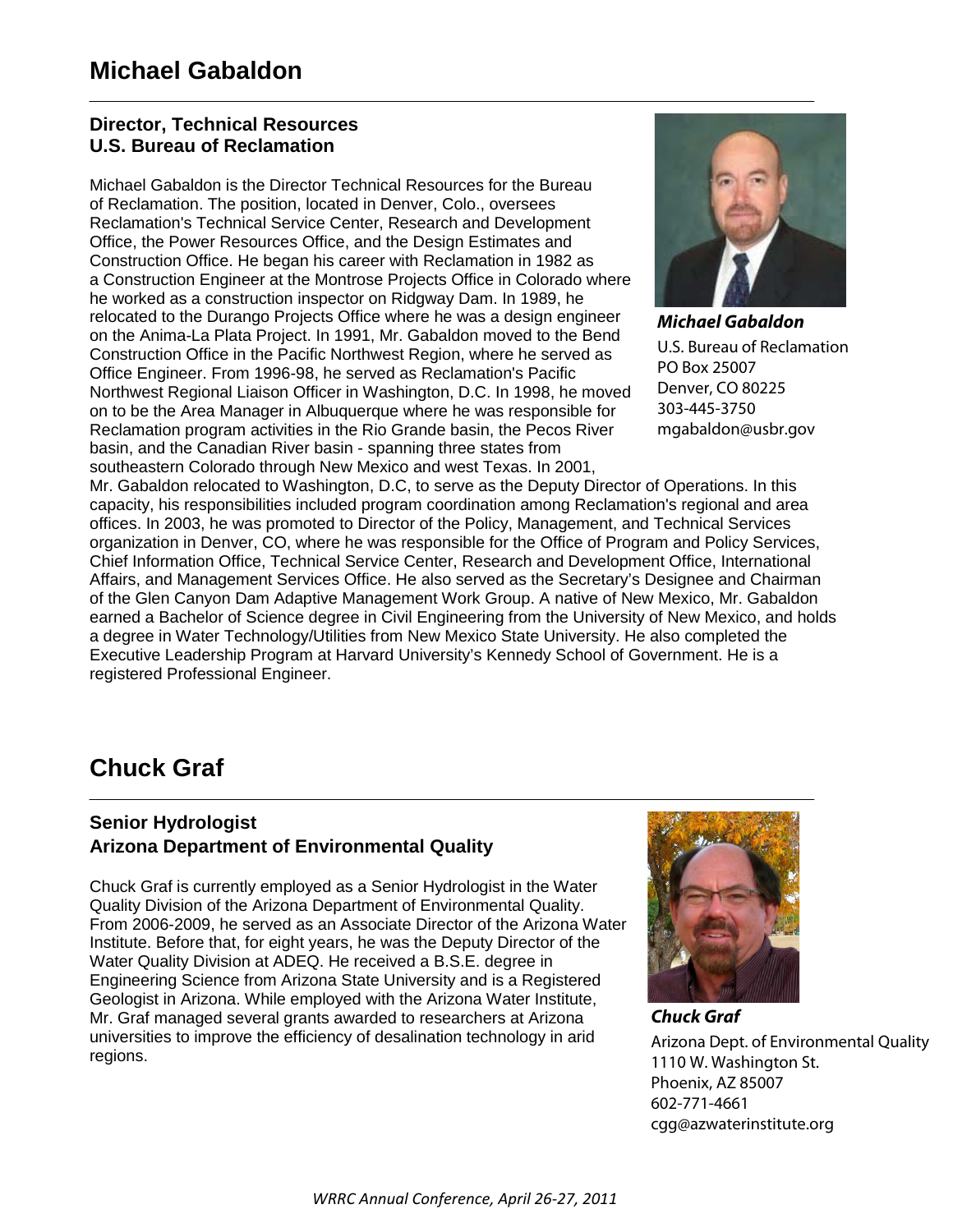### **Lower Colorado Regional Director U.S. Bureau of Reclamation**

Lorri J. Gray-Lee was appointed Regional Director of the Bureau of Reclamation's Lower Colorado Region, Headquartered in Boulder City, Nevada, in 2007. The Region encompasses southern Nevada, southern California, most of Arizona, and small portions of Utah and New Mexico. The Region's programs include management of 700 miles of the Colorado River, extending from Lee's Ferry in northern Arizona to the Mexican border. It operates and manages Hoover, Davis and Parker Dams and oversees numerous other facilities originally constructed by Reclamation and still under its ownership. The Region also serves as Water Master of the Lower Colorado River on behalf of the Secretary of the Interior.

In her 25 years of federal service with Reclamation's Lower Colorado Region, Gray-Lee has held several management positions, including Deputy Regional Director and regional liaison in the Office of the Commissioner in Washington D.C. and Program Manager of the Lower Colorado River Multi-Species Program (MSCP) where she was responsible for implementing the MSCP on the lower Colorado River. This multi-agency program provides 50 years of Endangered Species Act compliance for 41 entities in the states of Arizona, California, and Nevada and six federal agencies that manage or



*Lorri Gray- Lee* U.S. Bureau of Reclamation Lower Colorado Regional Office P.O. Box 61470 Boulder City, NV 89006-1470 702-293-8411 lgray@usbr.gov

utilize the water and power resources of the lower Colorado River. Trained in facilitation and mediation, she has coordinated and collaborated with federal, non-federal, and non-government organizations on Colorado River issues and worked on key regulations affecting management of the lower Colorado River. Gray-Lee received the Superior Service Award and the Meritorious Service Award, two of the Department of the Interior's highest for career employees. She has a Bachelor of Science degree in business administration from the University of Phoenix.

## **Bill Hasencamp**

### **Colorado River Program Manager Metropolitan Water District of Southern California**

Bill Hasencamp is the Manager of Colorado River Resources for the Metropolitan Water District of Southern California, where he develops and manages water supply programs to augment Metropolitan's Colorado River supplies. He has been with Metropolitan for ten years, negotiating water transfer agreements with irrigations districts, water exchange agreements with municipal agencies, and funding new water supply projects which have more than doubled Metropolitan's Colorado River water supplies since 2003. Bill is also one of California's representatives to the Colorado River Salinity Control Forum and serves on the Colorado River Task Force of the Southern California Water Committee. Prior to joining Metropolitan, Bill managed Contra Costa Water District's Los Vaqueros Reservoir project, which was built to improve water quality and reliability for the East San Francisco Bay Area. Before that he developed the Los Angeles Department of Water and Power's environmental restoration plans for the Mono Basin to meet new environmental compliance requirements. Bill's hobbies include long distance bicycle touring, which led him on a three-month bicycle ride across the United States.



*Bill Hasencamp* Metropolitan Water District of Southern California PO Box 54153 Los Angeles, CA 90054-0153 213-217-6520 whasencamp@mwdh2o.com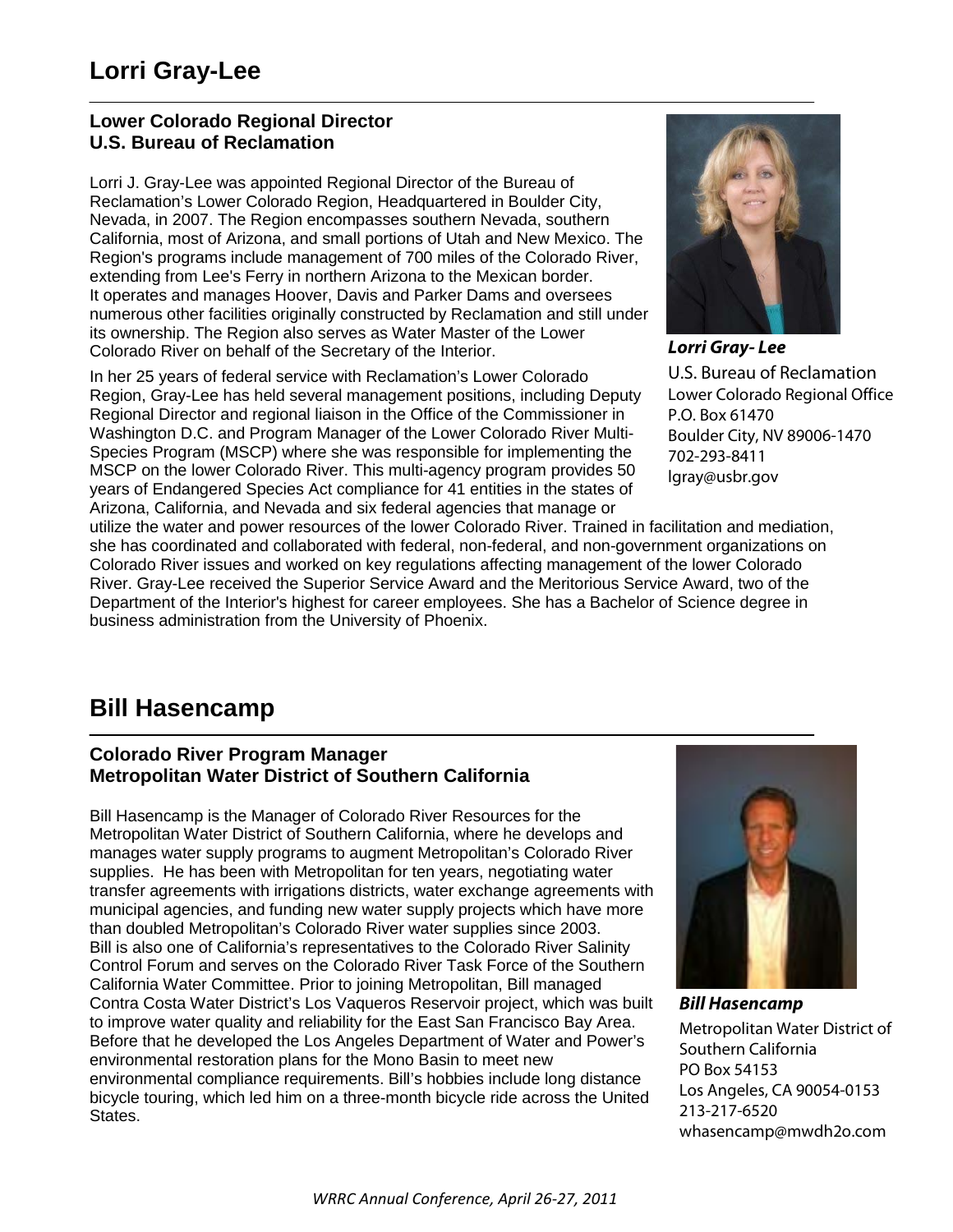### **Director of Business Development Befesa Water USA**

Michael Irlbeck directs the business development activities for Befesa Water in the United States. Befesa is a global leader in providing planning, design, construction, and financing services for water-related infrastructure.

Previous to his work with Befesa, Mr. Irlbeck served over 15 years with the U.S. Bureau of Reclamation, directing environmental restoration, construction grant assistance, and water resources planning activities.



#### *Michael IrlBeck*

Befesa Water USA The Terrace I 2600 via Fortuna, suite 220 Austin, TX 78746 512-236-8500 Michael irlbeck@befesa abengoa com

### **Bob Lotts**

### **Water Resource Manager Arizona Public Service Company**

Bob Lotts joined APS at the Palo Verde Water Reclamation Facility (WRF) in June 1982. During the next two years the WRF completed the facility's start-up activities and went operational, producing 90 million gallons per day of cooling water for the nation's largest nuclear power plant. During his more than 26 years at the Palo Verde WRF, Bob held various positions including serving as Plant Manager from 2002 to early 2009. In light of the continuing issues within the electric utility industry regarding water needs and power generation, APS created Water Resource Management Department. Lotts assumed the role as the manager of this newly formed department in March 2009.



*Bob Lotts* Arizona Public Service Company PO Box 52034, MS 9424 Phoenix, AZ 85072-2034 620-250-3905 Robert.lotts@aps.com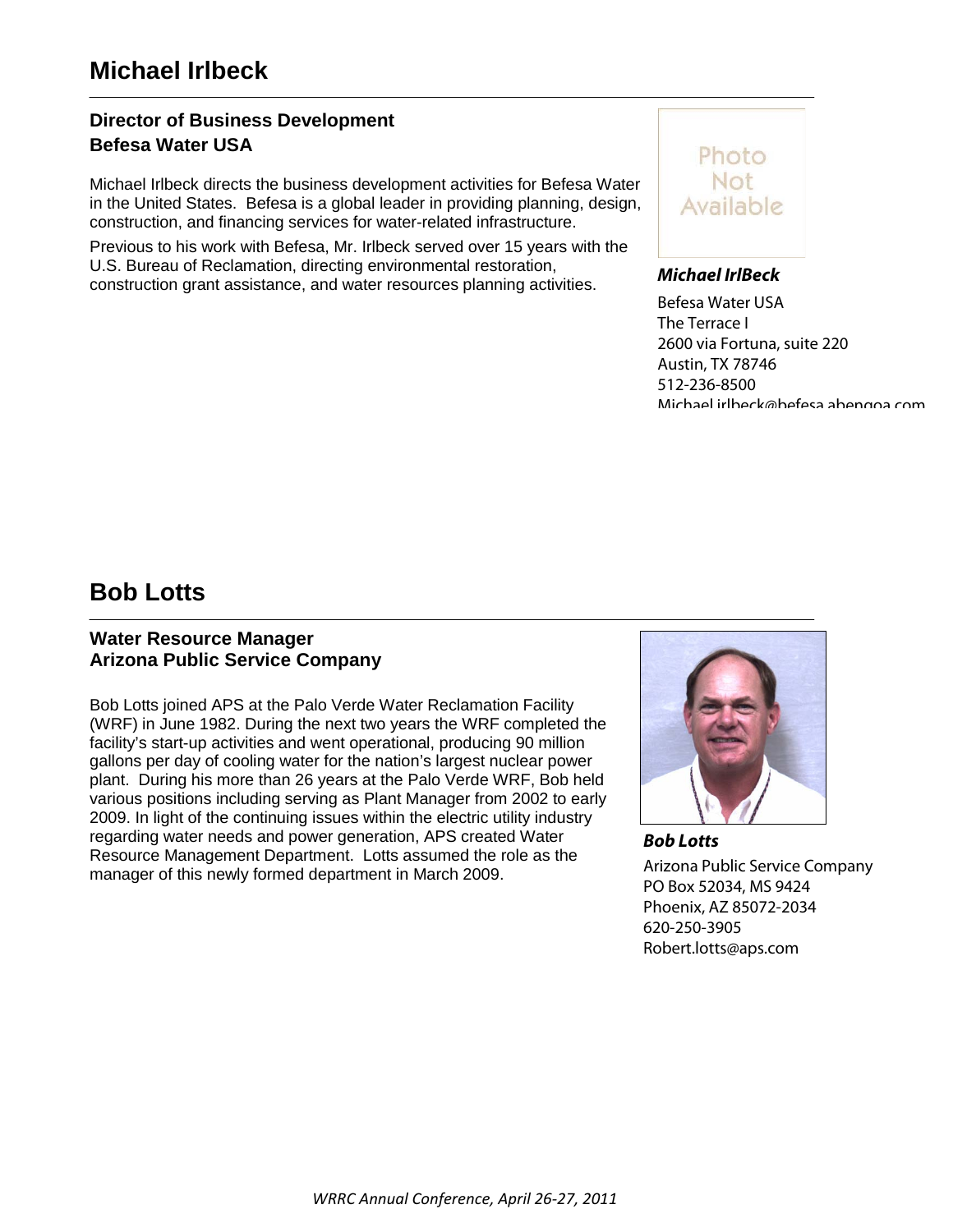## **Jim Lozier**

### **Vice-President and Technology Fellow CH2M Hill**

Jim Lozier serves as CH2M Hill's global leader for Membrane Technologies Practice and as a senior member of the firm's Desalination and Water Reuse Technology Practices. A graduate of the State University of New York at Buffalo and the University of Arizona, he is a registered professional civil engineer in Florida and Arizona. Beginning his career as a research desalting engineer at the Yuma Desalting Test Facility in the early 1980s, Jim has nearly 30 years experience in implementing membrane technologies for brackish and seawater desalination, advanced water reuse for potable and industrial water purposes. Jim has served on the Board of Directors of the American Membrane Technology Association and as past Chair of the American Water Works Association (AWWA) Membrane Processes Committee. He serves currently on the Editorial Board of the Journal Desalination. He has authored over 60 papers on membrane treatment.



*Jim Lozier* CH2M Hill 2625 S. Plaza Dr., # 300 Tempe, AZ 85282 480-731-6100 Jim.Lozier@CH2M.com

## **Jennifer McCloskey**

### **Area Manager- Yuma Area Office U.S. Bureau of Reclamation**

Jennifer McCloskey serves as the Area Manager of Reclamation's Yuma Area Office - home to the Yuma Desalting Plant, one of the nation's largest reverse osmosis desalination plants. As manager of the Yuma Area Office, she leads the Office in managing Colorado River water resources effectively in a manner that enhances the quality of life for those who make the Southwest their home. Under McCloskey's leadership, the Yuma Area Office is responsible for scheduling Colorado River water deliveries in Arizona, California, and Mexico serving over 750,000 people and more than 1 million acres of commercial agriculture. The Office has core responsibility for managing the Colorado River from Davis Dam to the border with Mexico and also operates and maintains large-scale well fields to conserve water supply and maintain water tables in the Yuma area. McCloskey began her career in water management with Reclamation in Yuma in 2005 as the Deputy Area Manager. In 2008, she became Area Manager.



*Jennifer McCloskey* U.S. Bureau of Reclamation 7301 Calle Agua Salada Yuma, AZ 85364 928-343-8123 jmccloskey@usbr.gov

Prior to her career in water management, McCloskey served as Deputy Director of Tax Audit with the Department of Treasury in Washington D. C. Prior to public service, she led projects for private sector technology and business services companies in Texas and Florida. She is a Certified Public Accountant and a Project Management Professional with a Bachelor's degree in Political Science from the University of Arizona in Tucson and Master of Business Administration from the American Graduate School of International Management (Thunderbird) in Glendale, Arizona.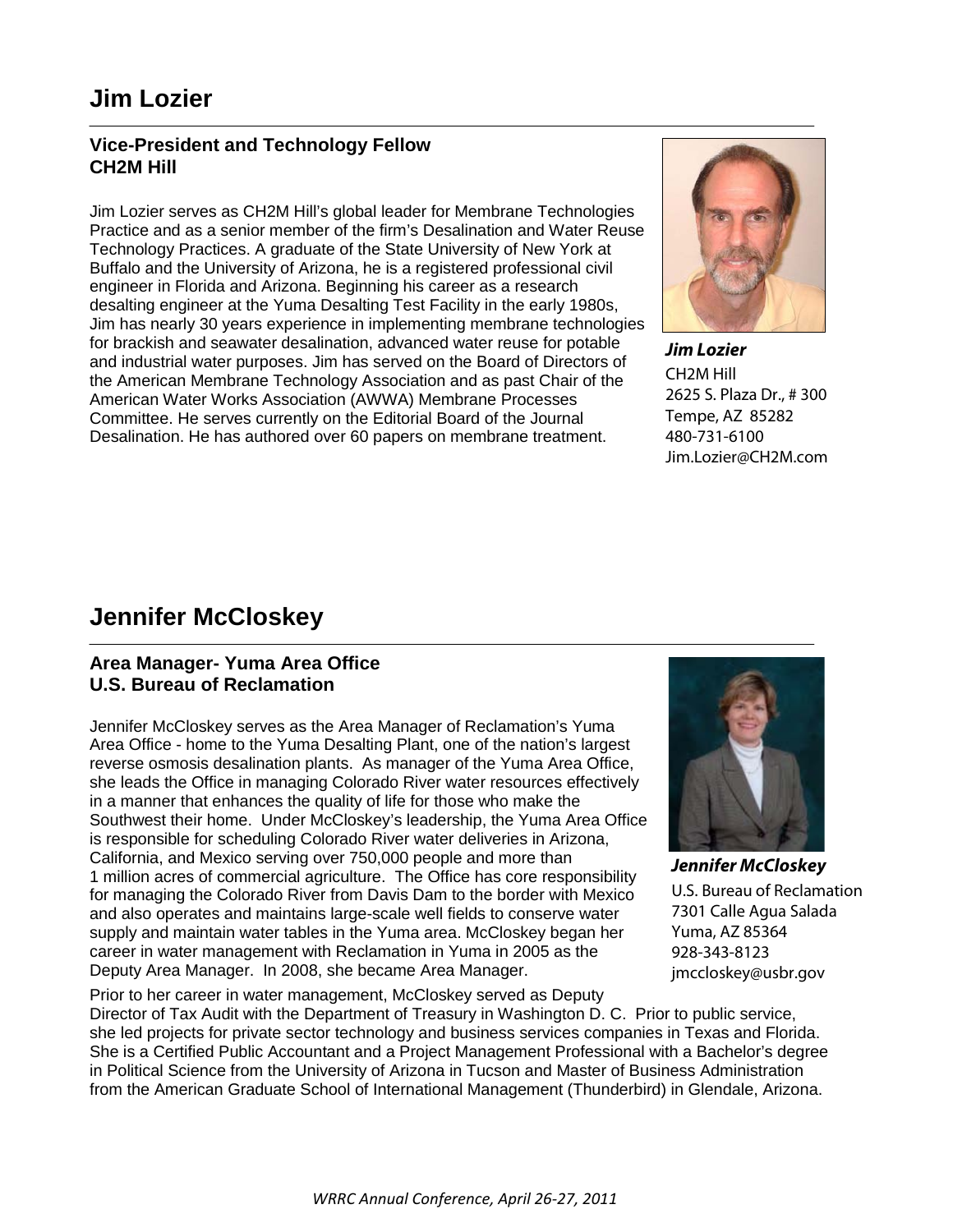### **Director Water Resources Research Center, University of Arizona**

Sharon B. Megdal is Director of The University of Arizona Water Resources Research Center and the C.W. and Modene Neely Endowed Professor. She is Professor in the Department of Agricultural and Resource Economics and the Department of Soil, Water, and Environmental Science and serves as Director of The University of Arizona Water Sustainability Program, which is funded by the Technology Research Initiative Fund (TRIF). In 2010, Dr. Megdal was named UA Distinguished Outreach Professor.

Her work focuses on state, regional and transboundary water resources management and policy, on which she writes and frequently speaks. Her work places particular emphasis on how to achieve desired policy objectives in terms of institutional structures and possible changes to them. She authors a water policy column for the WRRC's newsletter. Current projects include water planning and management in growing arid regions; mechanisms to secure water for environmental needs; water pricing; and transboundary aquifer assessment. Megdal teaches the multidisciplinary graduate course on Arizona water policy. She currently serves as an elected member of the Central Arizona Water Conservation District Board of Directors, which oversees the Central Arizona Project, and has served on numerous state boards and commissions, including the Arizona Corporation Commission, the Arizona State Transportation Board, and the Blue Ribbon Panel on Water Sustainability. She holds a Ph.D. degree in Economics from Princeton University.



*Sharon Megdal* Water Resources Research Center 350 N. Campbell Ave. Tucson, AZ 85719 520-621-9591 smegdal@cals.arizona.edu

## **David V. Modeer**

### **General Manager Central Arizona Project**

David V. Modeer joined the Central Arizona Water Conservation District (CAWCD) as General Manager overseeing all Central Arizona Project (CAP) operations in January 2009. CAP manages and delivers the state's largest allocation of Colorado River water to eighty percent of Arizona's population. In addition, CAP operates the Central Arizona Groundwater Replenishment District, is the operating arm of the Arizona Water Bank, and owns and operates six groundwater recharge facilities.

David Modeer has been a leader in water resource management for nearly 40 years and has significant experience in all areas of water system operations, financing, customer service and planning. He has a thorough understanding of political and operational water issues affecting the western United States. Prior to his arrival at CAP, Mr. Modeer was the Director of Water Services for the City of Phoenix and spent 10 years as the Director of Water in Tucson, Arizona. Modeer also has more than 26 years of management experience with American Water Works, Inc. as Vice President of Operations for both the Pennsylvania-American and Western Region divisions. He served six years on the publicly-elected Board of Directors of the CAWCD prior to his selection as General Manager. Modeer is a graduate of the Creighton University in Omaha, Nebraska with a Bachelor of Science degree in Biology and a minor in Chemistry and Philosophy.



*David V. Modeer* Central Arizona Project PO Box 43020 Phoenix, AZ 85080 623-869-2333 dmodeer@cap-az.com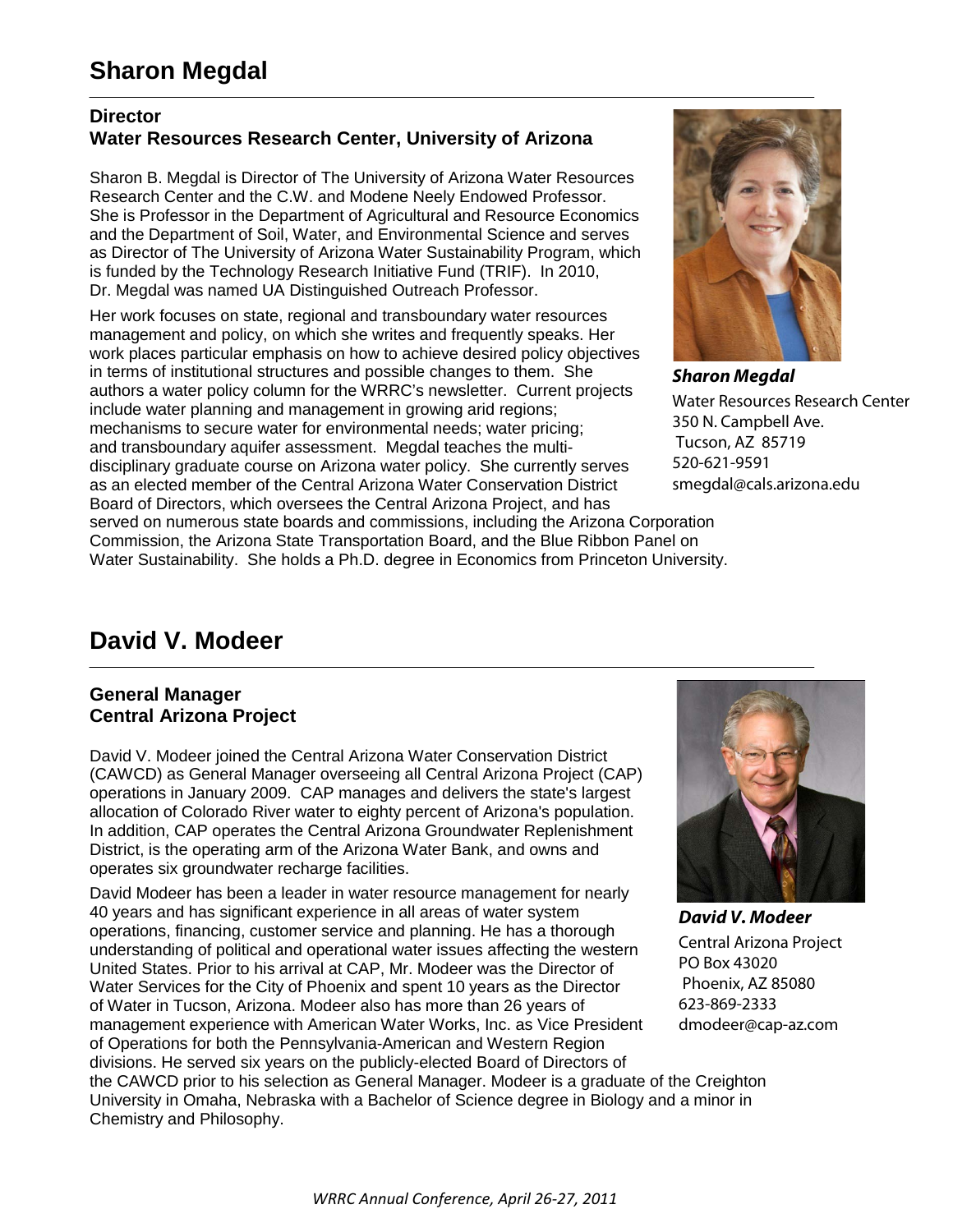### **Colorado River Project Division Manager Southern Nevada Water Authority**

Prior to arriving at the Southern Nevada Water Authority in 2007 Bruce Moore's career spanned 32 years primarily in the Federal Government. Most of that time was spent with the Bureau of Reclamation in three Regional Offices, a Project Office and Headquarters in Washington, DC. While with Reclamation he served more than 20 years as Regional Engineer in both the Upper and Lower Region Offices.

Moore is currently the Manager of the Colorado River Division of SNWA, with responsibilities for Colorado River activities, and National contact for Desalination and Water Reuse



#### *Bruce Moore*

Southern Nevada Water Authority 100 City Parkway, Ste 700 Las Vegas, NV 89106 702-862-7411 bruce.moore@snwa.com

## **Richard Morrison**

### **Attorney Salmon, Lewis & Weldon, PLC**

Richard Morrison is an attorney at Salmon, Lewis & Weldon, PLC in Phoenix, Arizona. He has practiced law in Arizona since 1978, with emphasis on water law and environmental law. In addition to his practice, he has taught water resources management as a faculty associate at the Morrison School of Agribusiness and Resource Management at Arizona State University. His practice has traditionally involved representation of irrigation districts in Arizona. At present, he is Special Water Counsel to the Town of Gilbert. Much of his work since 1984 has fostered negotiated settlements of Indian water rights claims, including those of the Salt River Pima-Maricopa Indian Community, the Ft. McDowell Indian Community, the San Carlos Apache Tribe, and the Gila River Indian Community. In addition, he has substantial legislative experience on the state and federal levels in dealing with the enabling legislation required to implement Indian water rights settlements.

Richard Morrison is policy oriented, serving continuously on the Advisory Board of the Morrison Institute of Public Policy at ASU since its founding in 1982. He is also on the Executive Committee of Arizona Town Hall.



Salmon, Lewis & Weldon, PLC 2850 E. Camelback Rd., #200 Phoenix AZ 85016 602-524-5757 rnmorrison@msn.com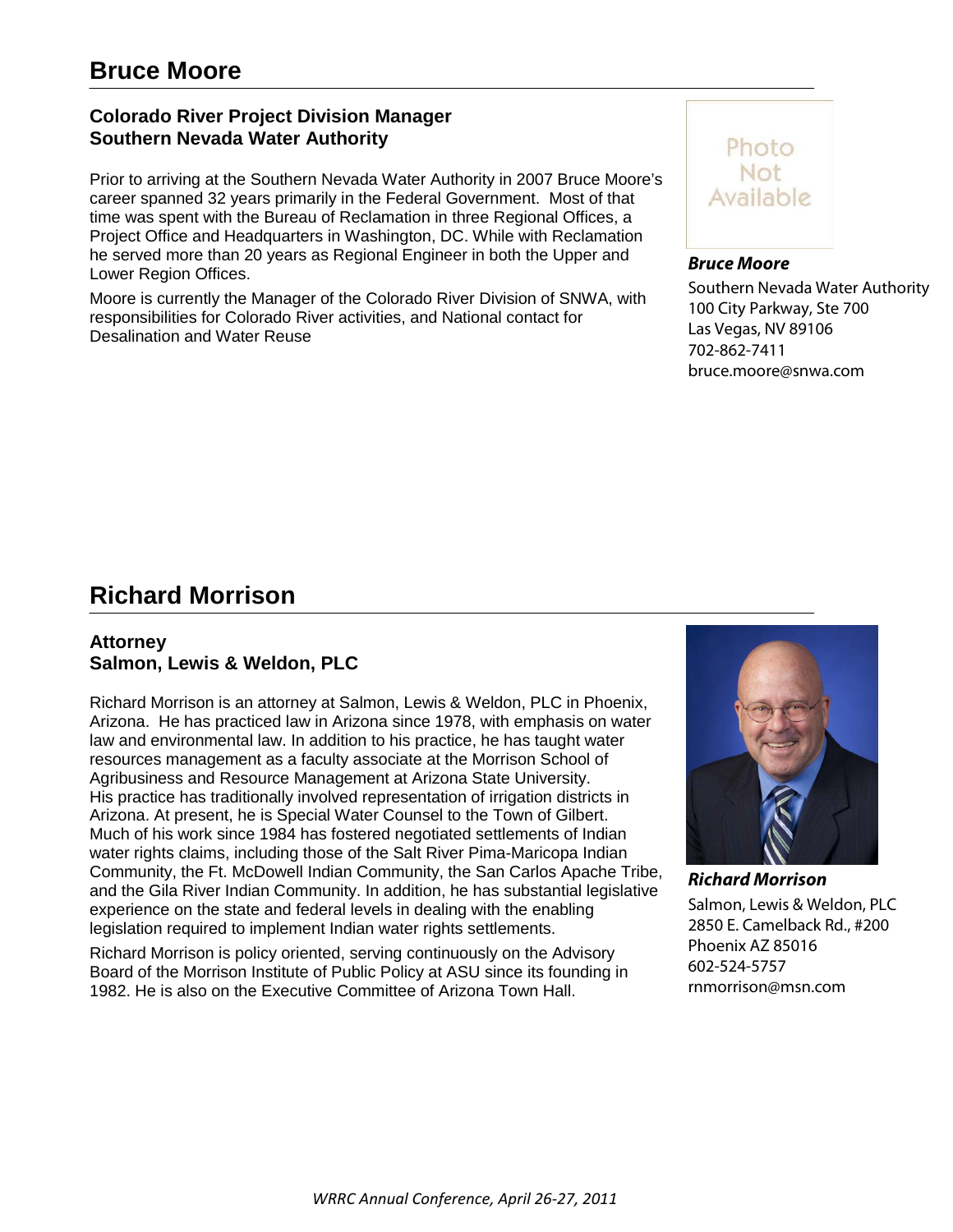### **Colorado River Project Director Environmental Defense Fund**

Jennifer Pitt manages the Environmental Defense Fund's efforts on the Colorado River, to protect and restore the delta and reform water policy. She works with water users throughout the Colorado basin to develop practical programs to restore river habitats, and critically, to dedicate water to environmental resources. Her expertise includes the US-Mexico border environmental issues, the legal and policy framework for Colorado River management, the economics of water use and water transfers, and the science of river restoration.



*Jennifer Pitt* Environmental Defense Fund 2334 Broadway Boulder, Co 80304 303-447-7209 Cell: 720-841-5366 jpitt@edf.org

# **Casey Prochaska**

### **Chairperson Yuma County Board of Supervisors**

The Honorable Kathryn "Casey" Prochaska is a native of Yuma County. She attended Kofa High School and received her Bachelor of Science degree in Pharmacy at the University of Arizona in Tucson. She was elected to the Yuma County Board of Supervisors in May 1993 and served as the Chairperson during all four years of her first term. She was re-elected in November 1996 to a second four year term and served as the Chairperson during 1996 and 1998. She is currently a member on the Executive Board of the Yuma Metropolitan Planning Organization (YMPO), the Arizona Military Preservation Committee, the Colorado River Advisory Task Force, the County Supervisors Association (CSA), the Local Emergency Planning Committee, the Military Base Support Committee, the Transportation Consortium, the Yuma Area Resource Water Management Group, and the Yuma Water Agency. She has also served on the Board of Directors of the Greater Yuma Economic Development Corporation. During her first term she served on the Sheriff's Retirement Board. Ms. Prochaska is a Registered Pharmacist and currently works at a local Pharmacy in Yuma, AZ.



*Casey Prochaska* Yuma County Board of Supervisors 198 S. Main St. Yuma, AZ 85364 928-342-5269 Cell: 928-580-0253 caseyprochaska@aol.com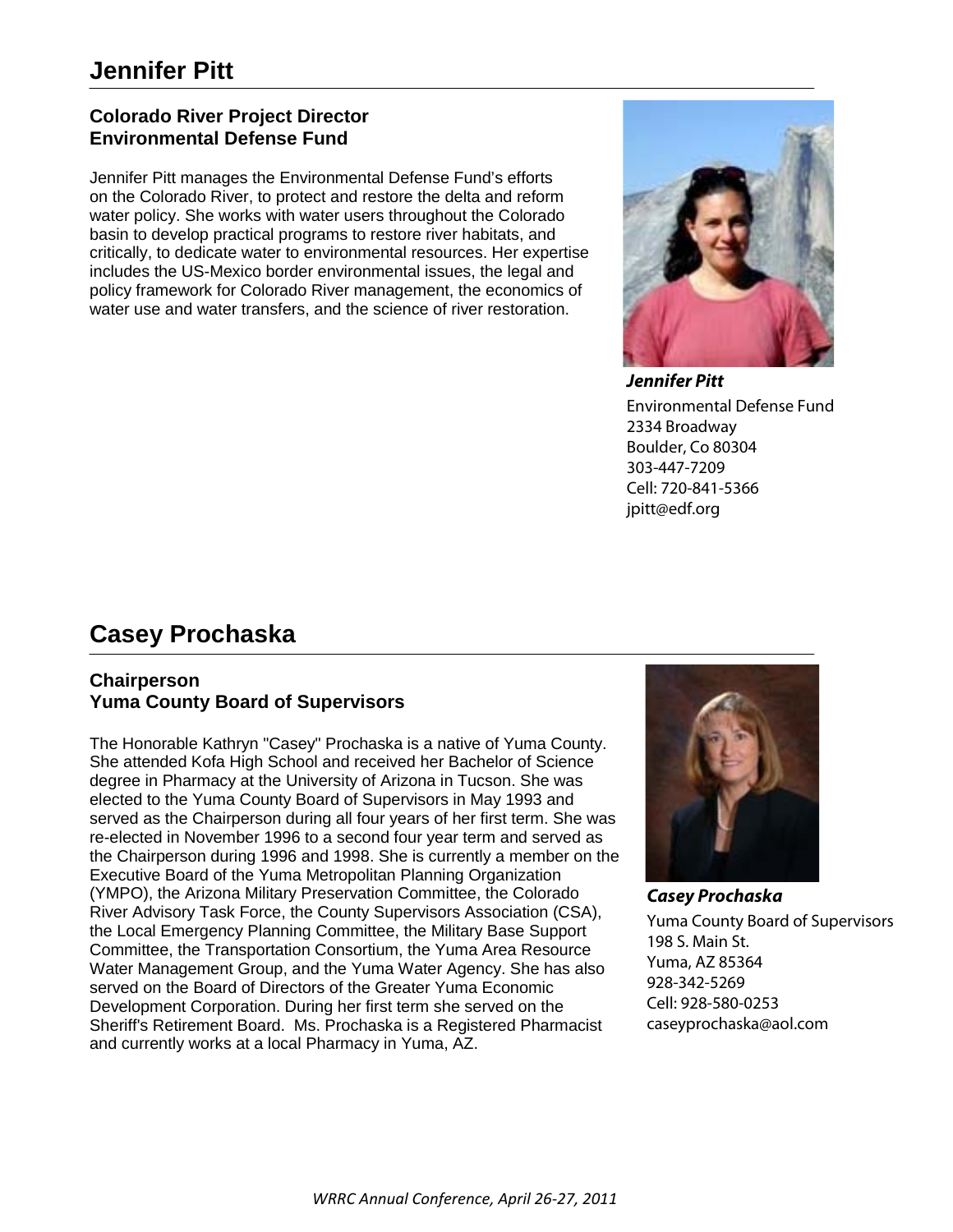### **Colorado River Program Director San Diego County Water Authority**

Halla Razak is the Colorado River Program Director for the San Diego County Water Authority. The Water Authority is the wholesale supplier of water to San Diego County, supplying a safe and reliable water supply to support a \$150 billion economy and way of life for over 3 million residents. Razak joined the Water Authority in 2005. As the Colorado River Program Director, Razak is responsible for administering various aspects of the Quantification Settlement Agreement (QSA). This includes the supervision of the Imperial Irrigation District Water Transfer agreement, oversight of the Water Authority's participation in lining the All-American and Coachella canals, coordination of an Imperial Valley community outreach program, and working closely with federal, state, and other water agencies that are party to, or impacted by the QSA. Prior to joining the Water Authority, Razak worked for 18 years at the city of San Diego, most recently as Chief Deputy Director for the City's Engineering and Capital Projects Department. Razak holds a Bachelor of Science degree in Civil Engineering from the University of Dayton and a Masters degree in Engineering from San Diego State University. She is an active member of the American Water Works Association and the American Public Works Association.



*Halla Razak* San Diego County Water Authority 4677 Overland Avenue San Diego, CA 92123 858-522-6738 Cell: 858-882-7353 hrazak@sdcwa.org

# **Michele Robertson**

### **Hydrogeologist/ Environmental and Permitting Specialist Montgomery & Associates**

Michele Robertson, a registered geologist, recently joined Montgomery & Associates as a hydrogeologist with a focus on environmental and permitting programs. Michele was formerly with ADEQ where her responsibilities involved managing a variety of environmental programs and directing the development and implementation of rules and policies. Most recently, she was the Groundwater Section Manager with responsibility for the aquifer protection (APP), reclaimed water and AZPDES (Arizona Pollutant Discharge Elimination System) permitting programs. Michele developed rules to establish cleanup standards for soils and guidance for protection of groundwater quality. Other responsibilities at ADEQ included evaluating the adequacy of remedial actions, directing remedial investigations, and interfacing with other regulatory agencies, including the EPA, to respond to various regulatory initiatives such as coal combustion waste and subsurface injection for carbon sequestration.



*Michele Robertson* Montgomery & Associates 5010 East Shea Blvd, Suite D110 Scottsdale. AZ 85254 480-948-7747 mrobertson@elmontgomery.com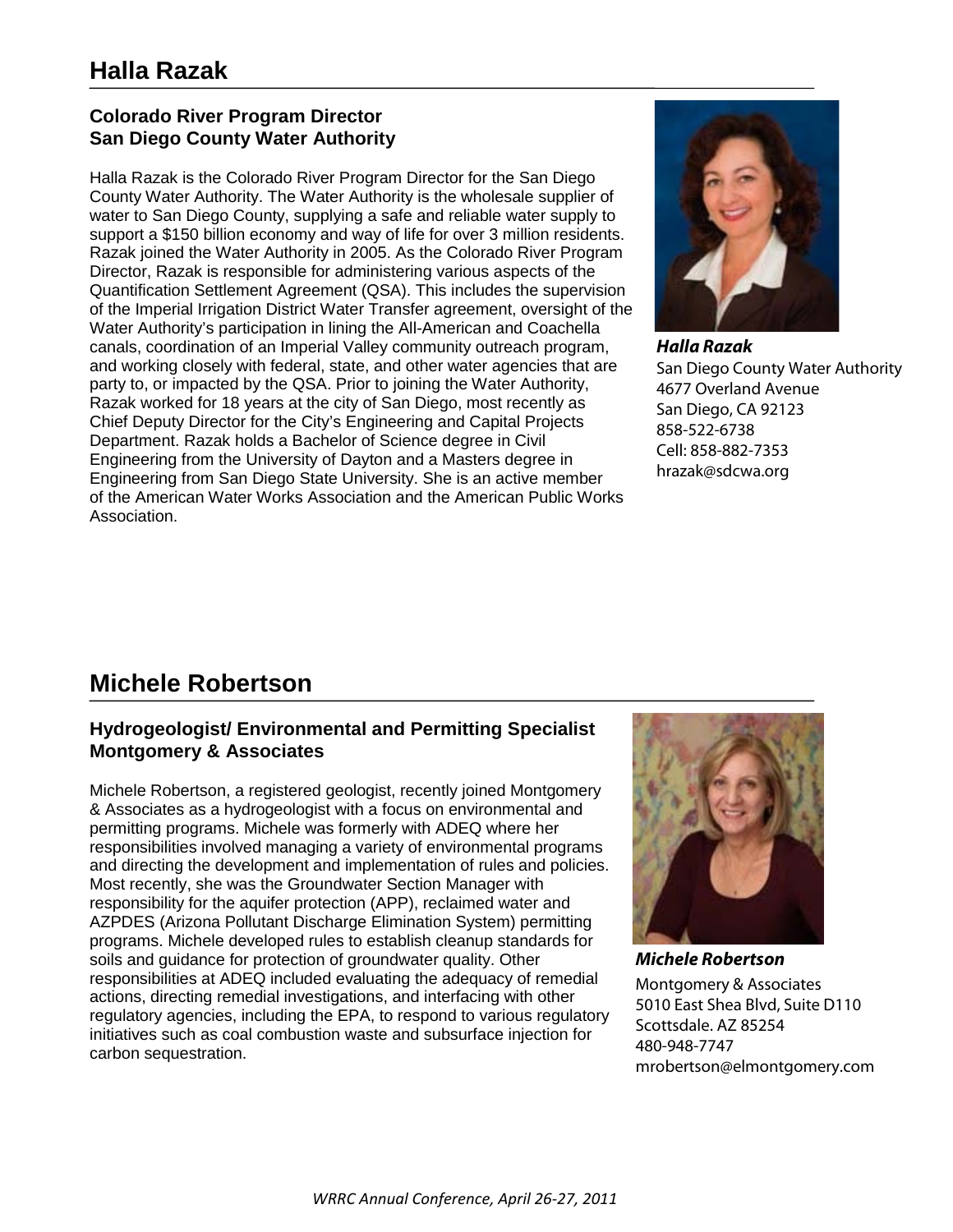## **Adriana Rodriguez**

### **Ingeniería y Normas Técnicas, Subdirección General Técnica Comisión Nacional del Agua**

Adriana Rodriguez is a civil engineer with a master's degree in hydraulic engineering from University of Mexico. From 1997 to 2006, she worked in the Engineering Institute at University of Mexico developing hydrology and water supply network projects. Since 2008, she has been working in the National Water Commission on Binational Water Issues, especially Baja California and Colorado River



*Adrianna Rodriguez* Comisión Nacional del Agua Av. Insurgentes Sur 2416 piso 8 Colonia Copilco El Bajo Mexico 04340 D.F. 55-5174 4000 ext 1633 adriana.rodriguez@conagua.gob.mx

### **Abraham Tenne**

### **Director of Desalination Israel Water Authority**

Abraham Tenne is the current Chairman of the WDA (Water Desalination Administration) Water Authority, Desalination Division, and Head of the Desalination Division, a position he has held since 2007. From 2005 to 2006 he served as Project Manager for all SWRO Plants in Israel for the Israeli Water Commission, Desalination Division. Prior to that experience he worked for W2W- industrial waste water treatment, as Projects and Marketing manager (2003-2004); Agues Via Israel/MBR Waste water treatment (2002-2003); and Nepro-Negev Projects Ltd., as General Manager and Projects Manager (1987-2002). Earlier he was the Beer Sheba Branch Manager for IDC- Industrial Development Company (1980-1987) and Production Engineer, Projects Manager for Makhteshim Ltd. (1973-1980).



*Abraham Tenne* Israel Water Authority 14 Hamasger St., POB 20365 Tel Aviv-Jaffa, Israel 61203 Cell: 972-50-6221371 abrahamt@water.gov.il